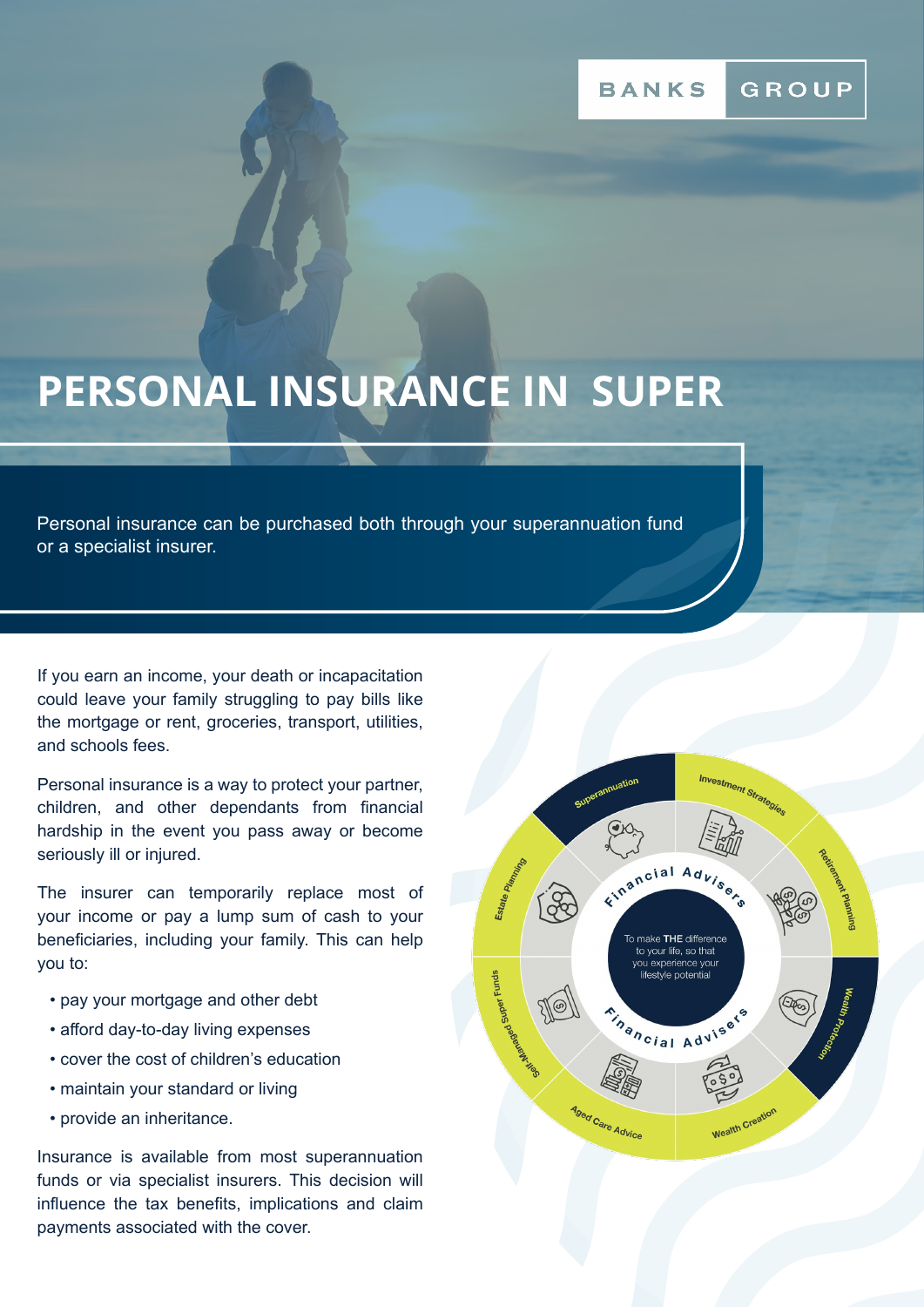

We recommend you seek personal advice before making decisions relating to the type, ownership structure and amount of cover. Here are some key points to consider when purchasing insurance through your super fund.

# **Types of cover offered by super funds**

Not all types of cover can be held inside of your superannuation fund. Super funds typically offer their members three types of personal insurance:<sup>1</sup>

- **• Life cover** also knowns as death cover, it pays you a one-off lump sum in the event you pass away or are diagnosed with a terminal illness.
- **• Total and permanent disability (TPD) cover** pays a one-off lump sum if you become permanently disabled and are unable to work in either your 'own occupation' or 'any occupation' ever again. (Read the product disclosure statement to find out how your fund defines TPD.)
- **• Income protection** can replace up to 70% of your monthly income for a set period (e.g. two years) or up to a certain age (e.g. 65) if you suffer a serious illness or injury and cannot work in your own, or usual, occupation.

Due to changes to the law that came into effect on 1 July 2014, super funds no longer offer new **trauma cover** policies. If you were in a super fund that offered trauma insurance before that date, you might still have it. Check your member statement or contact your super fund to find out.

#### **Pros of personal insurance in super**

Among the advantages of getting personal insurance through your super are:

**• Tax-effective payments** — your employer's super contributions are taxed at 15% — lower than the marginal tax rate for most people. This can make paying for insurance through super tax-effective.<sup>2</sup>

- **• Cheaper premiums** super funds can negotiate bulk discounts on insurance premiums, which are generally lower than those charged by specialist **insurers**
- **• No medical evidence** most super funds will accept you for a default level of cover without you having to undergo medical exams or blood tests. That said, it may be a requirement to provide medical evidence when a claim is made.

#### **Cons of personal insurance in super**

Among the disadvantages of getting personal insurance through your super are:

- **• Limited cover** the level of cover available in super is sometimes lower than the level of cover you can have outside super. It may not be enough to adequately cover your needs.
- **• Reduces your super balance** insurance premiums are deducted from your super balance. This reduces your investable cash or savings for retirement.
- **• Ends relatively early**  TPD cover in super usually ends at age 65 and life cover at 70. As long as you keep paying your premiums, some specialist insurers may cover you for longer, possibly — in the case of life cover — potentially until you turn 100.
- **• Additional release criteria** when insurance is paid by your super fund and it is not owned by you personally, there may be additional release criteria imposed. The additional criteria can result in the insurance benefit being trapped in your super fund.